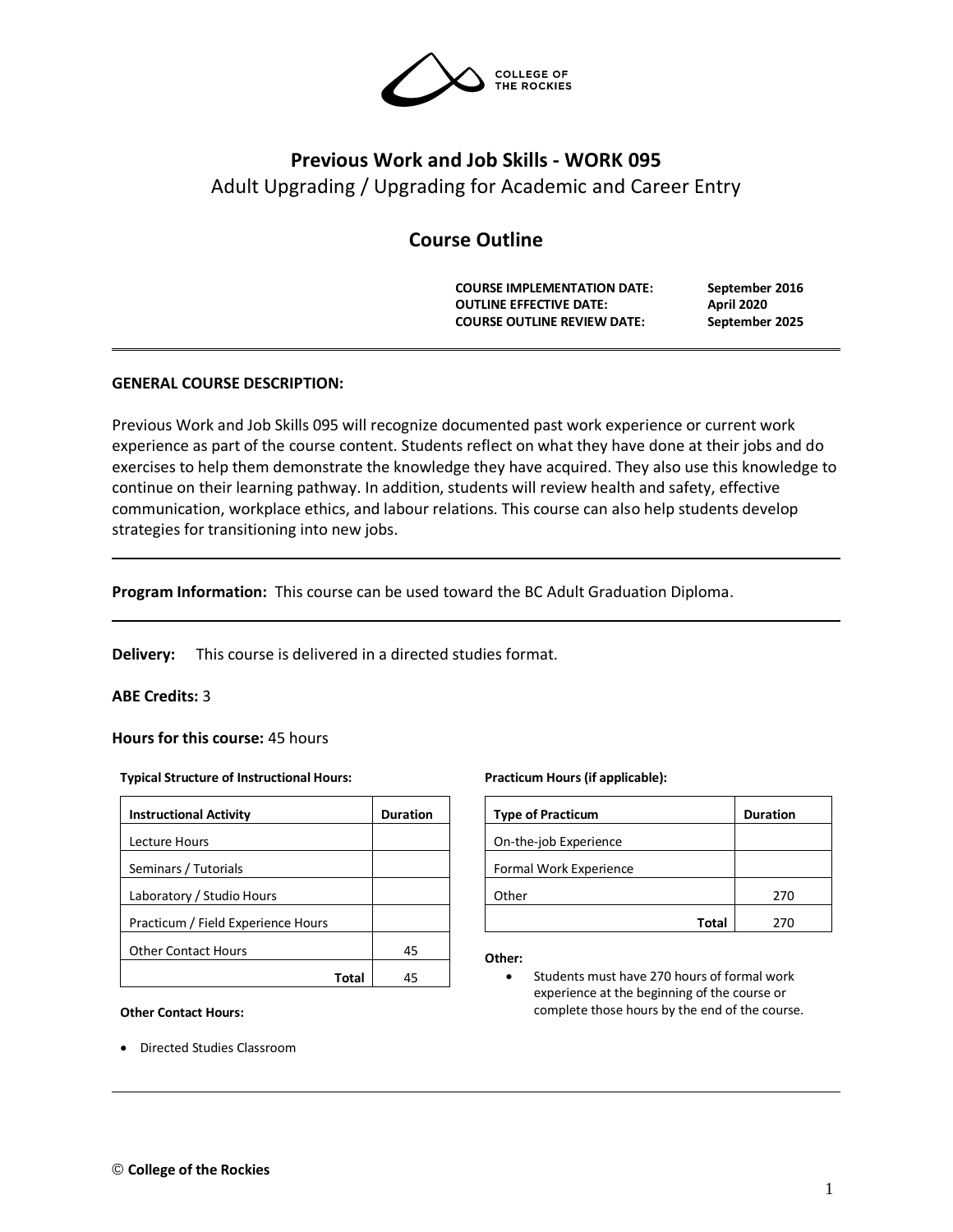Sharon Richardson M.A, B.Ed., B.A., NAID

Signature

## **APPROVAL SIGNATURES:**

Department Head Joy Brown E-mail: [jbrown3@cotr.bc.ca](mailto:jbrown3@cotr.bc.ca) Dean of Trades and Technology Dr. Jack Moes E-mail: [jmoes@cotr.bc.ca](mailto:jmoes@cotr.bc.ca)

Department Head Signature

Dean Signature

EDCO

Valid from: April 2020 – September 2025

Education Council Approval Date

#### **COURSE PREREQUISITES AND TRANSFER CREDIT:**

**Prerequisites:** Minimum 270 hours of documented work or will have 270 hours completed by the end of the course and instructor permission. EDCP 90 or equivalent is recommended.

**Corequisites:** None

**Flexible Assessment (FA):**

Credit can be awarded for this course through FA  $\Box$ 

| l Yes |  | ⊠ No |
|-------|--|------|
|-------|--|------|

**Transfer Credit:** For transfer information within British Columbia, Alberta and other institutions, please visit [http://www.cotr.bc.ca/Transfer.](http://www.cotr.bc.ca/Transfer)

> Students should also contact an academic advisor at the institution where they want transfer credit.

**Prior Course Number:** N/A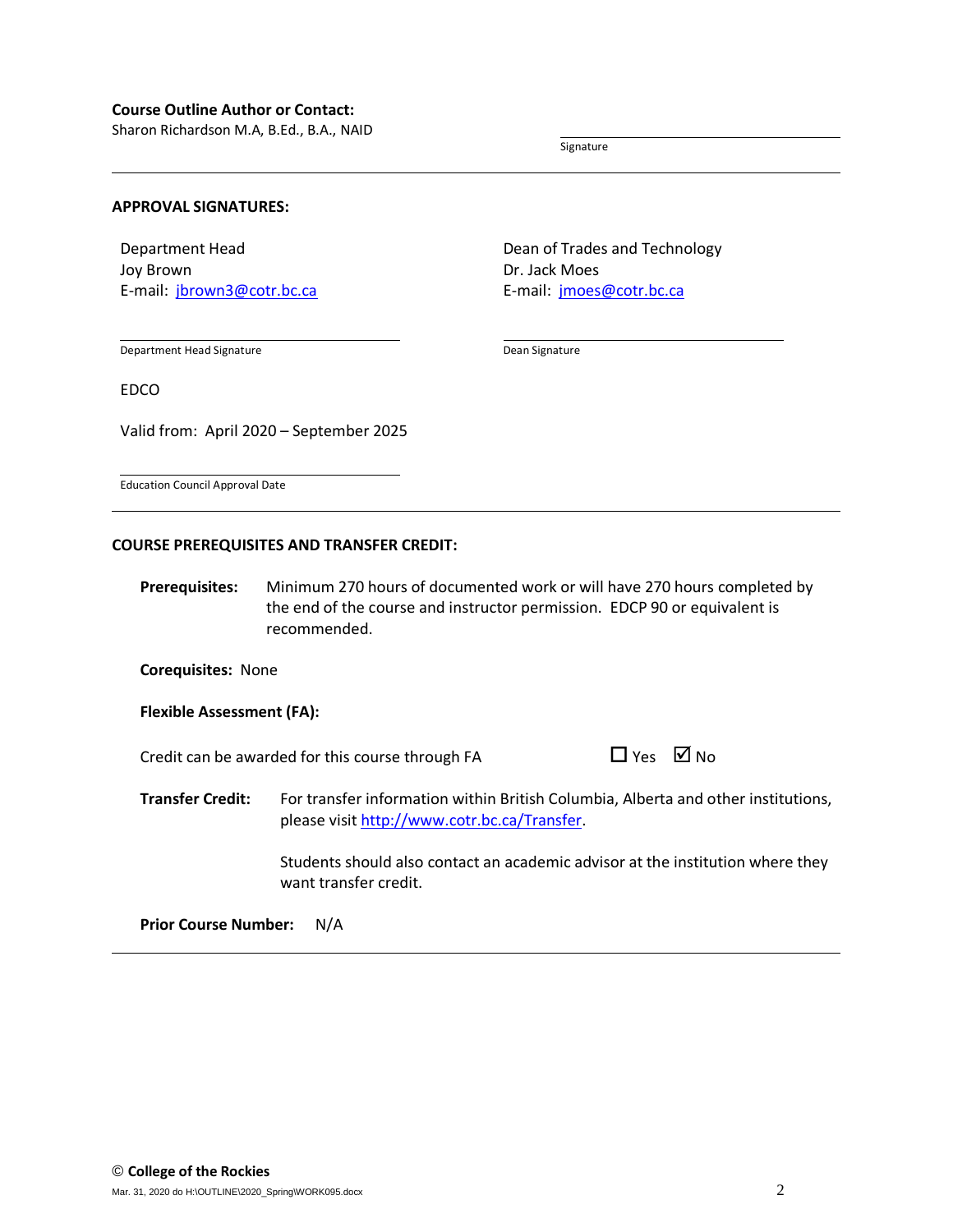# **Textbooks and Required Resources:**

Textbook selection varies by instructor and may change from year to year. At the Course Outline Effective Date the following textbooks were in use:

Instructor Handouts Essential Skills Job Profile[s www.esdc.gc.ca/eng/jobs/les/profiles/index.shtml](http://www.esdc.gc.ca/eng/jobs/les/profiles/index.shtml) Worksafe BC <http://www.worksafebc.com/>

Canada Labour Code <https://laws.justice.gc.ca/eng/acts/L-2/rpdc.html>

*Please see the instructor's syllabus or check COTR's online text calculator <http://go.cotr.bc.ca/tuition/tCalc.asp>for a complete list of the currently required textbooks.*

# **LEARNING OUTCOMES:**

Upon the successful completion of this course, students will be able to

# **1. Occupational Health and Safety**

- apply hazard recognition and injury prevention skills
- demonstrate knowledge and practice of basic workplace incident and accident response procedures and protocols
- demonstrate knowledge and practice of WorkSafeBC's workplace health and safety rights and responsibilities
- analyze hazards or potential hazards in an occupation or industry sector related to a work experience placement ( e.g. restaurant industry, construction industry)
- demonstrate knowledge of workplace harassment and discrimination prevention policies

# **2. Workplace Application**

- self-identify and describe the type of work done while on work experience
- demonstrate use of employability skills\* while on work experience
- exemplify a positive work ethic and meet performance standards of the workplace
- act upon a workplace problem
- express and defend transferable skills acquired from school courses, community participation or workplace experience (ex. accounting, applied math, carpentry, mechanics, video production, cooking, writing, computer skills, presentation skills) \*Employability Skills as defined by the [Conference Board of Canada](http://www.conferenceboard.ca/spse/employability-skills.aspx?AspxAutoDetectCookieSupport=1)

# **3. Work Training and Experience**

- demonstrate appropriate work habits
- gain exposure to work or training situations
- gather information about vocational choices demonstrate interpersonal skills with coworkers and supervisors
- explore and/or participate in required industry training certificates